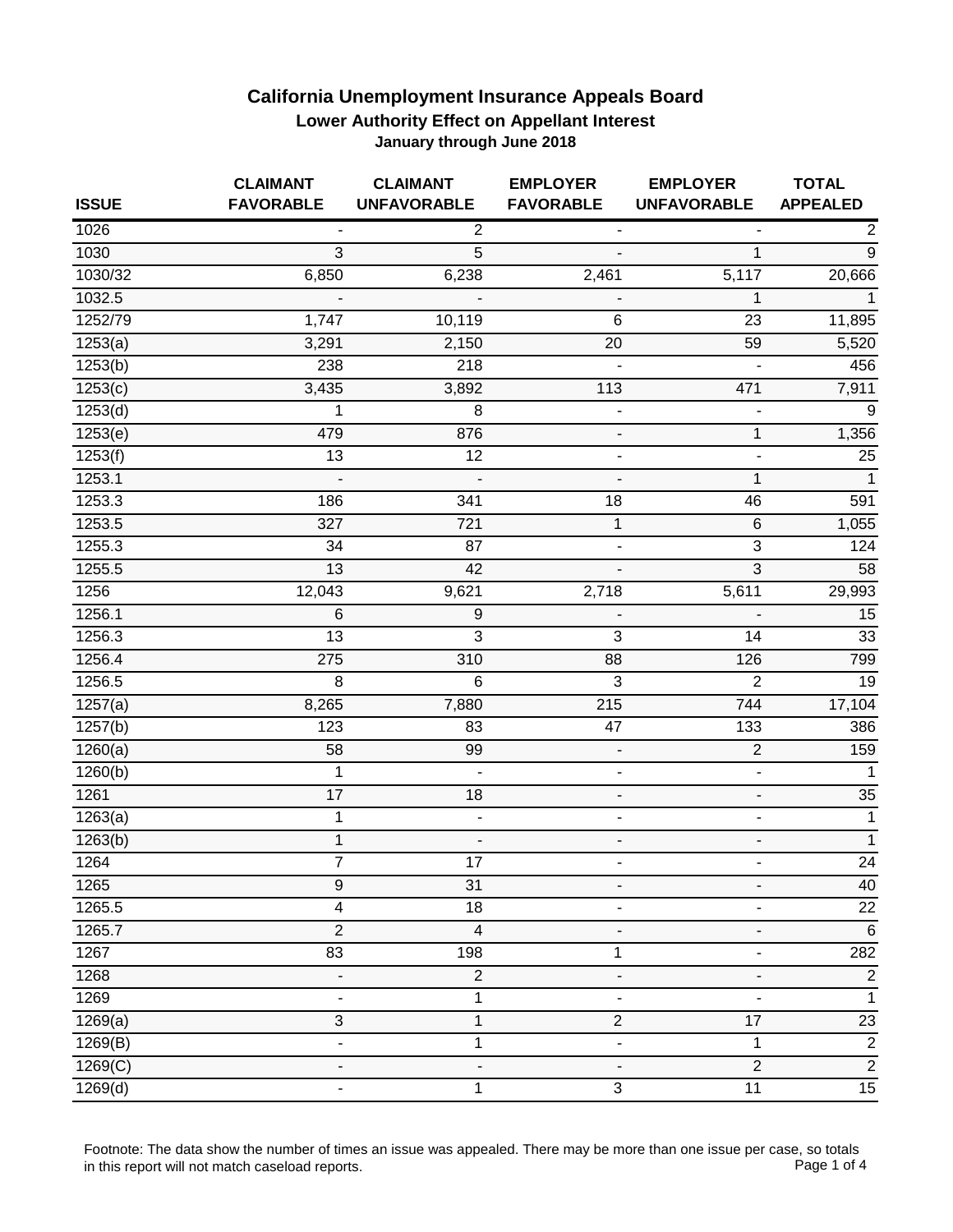| <b>ISSUE</b>            | <b>CLAIMANT</b><br><b>FAVORABLE</b> | <b>CLAIMANT</b><br><b>UNFAVORABLE</b> | <b>EMPLOYER</b><br><b>FAVORABLE</b> | <b>EMPLOYER</b><br><b>UNFAVORABLE</b> | <b>TOTAL</b><br><b>APPEALED</b> |
|-------------------------|-------------------------------------|---------------------------------------|-------------------------------------|---------------------------------------|---------------------------------|
| 1269.1                  | 5                                   | 4                                     | $\mathbf 1$                         | $\,8\,$                               | 18                              |
| $\overline{1}$ 269.1(a) | 22                                  | 76                                    | $\overline{\phantom{a}}$            | $\blacksquare$                        | 98                              |
| 1269.1(b)               | 108                                 | 278                                   | $\overline{\phantom{a}}$            | $\overline{\phantom{a}}$              | 386                             |
| 1269.1(c)               | 47                                  | 70                                    | $\overline{a}$                      | $\qquad \qquad \blacksquare$          | 117                             |
| 1269.1(d)               | 83                                  | 207                                   | $\overline{\phantom{a}}$            | $\blacksquare$                        | 290                             |
| 1269.1(e)               | 42                                  | 149                                   | $\blacksquare$                      | -                                     | 191                             |
| 1269.1(f)               | 13                                  | 22                                    | $\overline{\phantom{a}}$            | $\blacksquare$                        | 35                              |
| 1269.1(g)               | $\overline{2}$                      | $\overline{17}$                       | $\overline{\phantom{a}}$            | $\blacksquare$                        | 19                              |
| 1269.1(h)               | $\overline{\phantom{a}}$            | 1                                     | $\overline{\phantom{a}}$            | $\frac{1}{2}$                         | $\overline{1}$                  |
| $\overline{1271(a)}$    | 313                                 | 672                                   | 4                                   | 30                                    | 1,019                           |
| 1271(b)                 | 1                                   | 21                                    | $\blacksquare$                      | $\overline{\phantom{a}}$              | $\overline{22}$                 |
| 1273                    | $\mathbf{1}$                        | $\overline{4}$                        | $\overline{\phantom{a}}$            | $\overline{\phantom{a}}$              | 5                               |
| 1275                    | 22                                  | 95                                    | $\mathbf 1$                         | 5                                     | 123                             |
| 1275(a)                 | 14                                  | 55                                    | $\overline{\phantom{a}}$            | $\blacksquare$                        | 69                              |
| 1275(b)                 | $\overline{7}$                      | 34                                    | $\overline{\phantom{a}}$            | $\frac{1}{2}$                         | 41                              |
| 1276                    | $\overline{2}$                      | 19                                    | $\overline{\phantom{a}}$            | $\qquad \qquad \blacksquare$          | 21                              |
| 1277                    | 225                                 | 806                                   | $\overline{\phantom{a}}$            | $\blacksquare$                        | 1,031                           |
| 1279.5                  | $\qquad \qquad \blacksquare$        | 13                                    | $\overline{\phantom{a}}$            | $\overline{\phantom{m}}$              | 13                              |
| 1280                    | $\mathbf{1}$                        | $\mathbf{1}$                          | $\overline{\phantom{a}}$            | $\blacksquare$                        | $\overline{2}$                  |
| 1281                    | 18                                  | 81                                    | $\overline{\phantom{a}}$            | 1                                     | 100                             |
| 1281(b)                 | $\mathbf{1}$                        | 49                                    | $\overline{\phantom{a}}$            | $\blacksquare$                        | 50                              |
| 1281(d)                 | $\mathbf 1$                         | 1                                     | $\overline{\phantom{a}}$            | ä,                                    | $\overline{2}$                  |
| 1282                    | $\overline{\phantom{a}}$            | 1                                     | ٠                                   | $\qquad \qquad \blacksquare$          | $\overline{1}$                  |
| 13004                   | $\overline{\mathbf{4}}$             | 1                                     | $\blacksquare$                      | 5                                     | 10                              |
| 13009                   | $\overline{2}$                      | $\overline{2}$                        | $\qquad \qquad \blacksquare$        | $\overline{2}$                        | $6\phantom{1}6$                 |
| 1326.5                  | 453                                 | 433                                   | $\overline{\phantom{a}}$            | $\overline{\phantom{a}}$              | 886                             |
| 13262B10                | 12                                  | 139                                   | $\overline{\phantom{a}}$            | $\overline{\phantom{a}}$              | 151                             |
| 13262B11                | 19                                  | 180                                   | $\overline{\phantom{a}}$            | $\overline{\phantom{a}}$              | 199                             |
| 1328                    | $\mathbf{1}$                        | $\overline{\phantom{a}}$              | $\overline{\phantom{a}}$            | $\overline{\phantom{0}}$              | $\mathbf{1}$                    |
| 1329.1                  | 38                                  | 39                                    | $\overline{\phantom{a}}$            | $\overline{\phantom{m}}$              | $77 \,$                         |
| 1330                    |                                     | 1                                     |                                     | $\blacksquare$                        |                                 |
| 1332                    | 1                                   | 1                                     |                                     | ٠                                     | $\overline{2}$                  |
| 1375                    | 7,442                               | 7,859                                 |                                     | $\blacksquare$                        | 15,301                          |
| 1375.1                  | 6,364                               | 6,703                                 |                                     |                                       | 13,067                          |
| 1375.5                  | 1                                   | 1                                     |                                     | ÷,                                    | $\overline{2}$                  |
| 1375-1                  | 29                                  | 29                                    |                                     | ÷,                                    | 58                              |
| 1382                    | $\qquad \qquad \blacksquare$        | $\,6$                                 | $\overline{\phantom{a}}$            | $\overline{\phantom{m}}$              | $6\phantom{1}6$                 |
| 201/202                 | 1                                   | 1                                     |                                     | $\overline{\phantom{a}}$              | $\overline{2}$                  |
| 2291                    | $\mathbf{1}$                        |                                       |                                     | $\overline{\phantom{a}}$              | $\mathbf{1}$                    |

Footnote: The data show the number of times an issue was appealed. There may be more than one issue per case, so totals<br>Page 2 of 4 in this report will not match caseload reports.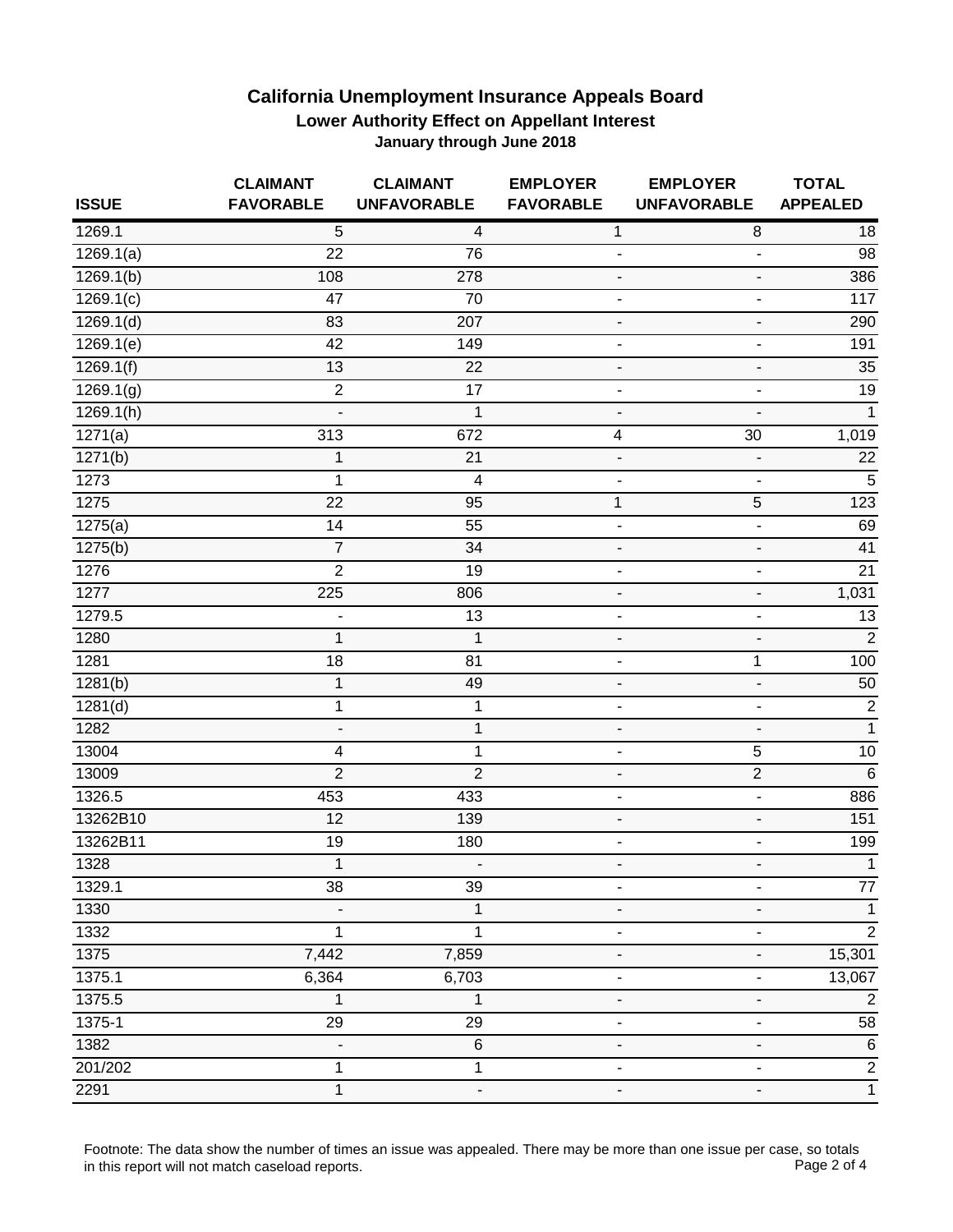| <b>ISSUE</b>               | <b>CLAIMANT</b><br><b>FAVORABLE</b> | <b>CLAIMANT</b><br><b>UNFAVORABLE</b> | <b>EMPLOYER</b><br><b>FAVORABLE</b> | <b>EMPLOYER</b><br><b>UNFAVORABLE</b> | <b>TOTAL</b><br><b>APPEALED</b> |
|----------------------------|-------------------------------------|---------------------------------------|-------------------------------------|---------------------------------------|---------------------------------|
| 2707.5                     | $\overline{\phantom{a}}$            | 1                                     | $\qquad \qquad \blacksquare$        | -                                     |                                 |
| 4001(b)(1)                 | $\overline{\phantom{a}}$            | 1                                     | $\blacksquare$                      | $\overline{a}$                        | 1                               |
| 4001(h)(1)(A)              | $\overline{2}$                      |                                       | $\overline{\phantom{a}}$            | $\overline{\phantom{0}}$              | $\overline{c}$                  |
| $\sqrt{4001(h)(1)(B)}$     | 1                                   | 1                                     | $\overline{\phantom{a}}$            | -                                     | $\overline{2}$                  |
| $\sqrt{4001(h)(1)(C)}$     | 1                                   | 1                                     | $\overline{\phantom{a}}$            | ٠                                     | $\overline{2}$                  |
| $\sqrt{4001(h)}(1)(D)$     | 1                                   | 1                                     | $\overline{\phantom{a}}$            | -                                     | $\overline{c}$                  |
| $\overline{4001(i)(1)(B)}$ | 1                                   | $\overline{\phantom{a}}$              | $\blacksquare$                      | $\blacksquare$                        | $\mathbf 1$                     |
| 4007(a)(1)                 | ÷                                   | 1                                     | $\overline{\phantom{a}}$            | $\qquad \qquad \blacksquare$          | 1                               |
| $\sqrt{4007(b)}$           |                                     | 1                                     | $\overline{\phantom{a}}$            | $\overline{\phantom{a}}$              | 1                               |
| 4304-1                     | $\mathbf 1$                         | $\overline{2}$                        | $\qquad \qquad \blacksquare$        | $\sqrt{2}$                            | $\sqrt{5}$                      |
| 601                        | 9                                   | 31                                    | $\overline{3}$                      | 11                                    | 54                              |
| 602                        | $\overline{14}$                     | $\overline{23}$                       | $\blacksquare$                      | $\overline{3}$                        | 40                              |
| 603                        | 10                                  | 16                                    | $\overline{\phantom{a}}$            | $\sqrt{3}$                            | 29                              |
| 606.5                      | 1                                   |                                       | 1                                   | 1                                     | $\overline{3}$                  |
| 609                        |                                     | 1                                     | $\overline{\phantom{a}}$            | ٠                                     | 1                               |
| 610                        | $\overline{\phantom{a}}$            | $\mathbf{1}$                          | $\overline{\phantom{a}}$            | $\blacksquare$                        | 1                               |
| 617.11                     | $\overline{\mathcal{A}}$            | 8                                     | $\blacksquare$                      | $\overline{\phantom{0}}$              | $\overline{12}$                 |
| 617.16                     | 1                                   | 1                                     |                                     | -                                     | $\overline{2}$                  |
| 617.19                     | $\blacksquare$                      | 1                                     | $\blacksquare$                      | $\blacksquare$                        | $\mathbf 1$                     |
| 617.22(a)(3)               | $\overline{\phantom{a}}$            | 1                                     | $\overline{\phantom{a}}$            | $\overline{\phantom{0}}$              | 1                               |
| 617.3                      | $\overline{2}$                      | 5                                     | $\overline{\phantom{a}}$            | $\overline{a}$                        | $\overline{7}$                  |
| 621                        | $\overline{21}$                     | $\overline{25}$                       | 13                                  | 31                                    | 90                              |
| $\overline{621(a)}$        | $\overline{2}$                      | $\blacksquare$                        | $\blacksquare$                      | $\blacksquare$                        | $\overline{2}$                  |
| 621(b)                     | 14                                  | 13                                    | $\overline{7}$                      | 28                                    | 62                              |
| 621(d)                     | $\blacksquare$                      | $\overline{\phantom{a}}$              | $\mathbf 1$                         | $\blacksquare$                        | $\mathbf{1}$                    |
| 629                        | $\mathbf{1}$                        | $\overline{\phantom{a}}$              | $\blacksquare$                      | $\overline{2}$                        | $\overline{3}$                  |
| 629-656                    |                                     | $\overline{3}$                        | $\overline{\phantom{a}}$            | -                                     | $\overline{3}$                  |
| 631                        | $\sqrt{3}$                          | 11                                    | $\overline{\phantom{a}}$            | $\overline{\phantom{0}}$              | 14                              |
| 634.5                      | $\overline{2}$                      | $\overline{4}$                        | $\overline{\phantom{a}}$            | 1                                     | $\overline{7}$                  |
| 634.5(a)                   | 1                                   | 11                                    | $\overline{a}$                      | $\overline{\phantom{0}}$              | $\overline{12}$                 |
| 634.5(c)                   |                                     | $\overline{2}$                        |                                     |                                       | $\overline{2}$                  |
| 634.5(e)                   | 1                                   | 22                                    | $\overline{\phantom{a}}$            | $\boldsymbol{2}$                      | 25                              |
| 634.5(j)                   | $\blacksquare$                      | $\mathbf{1}$                          | $\blacksquare$                      | $\blacksquare$                        | $\overline{1}$                  |
| 635                        |                                     | $\mathbf 1$                           |                                     | $\overline{\phantom{0}}$              | $\mathbf 1$                     |
| 642                        | $\overline{2}$                      | 11                                    | 1                                   | $\ensuremath{\mathsf{3}}$             | $\overline{17}$                 |
| 650                        |                                     | $\mathbf 1$                           |                                     |                                       | 1                               |
| 682                        | 1                                   | $\overline{\phantom{a}}$              | $\overline{\phantom{a}}$            | $\overline{\phantom{0}}$              | 1                               |
| 683                        | $\overline{2}$                      | $\overline{2}$                        | $\overline{\phantom{a}}$            | $\blacksquare$                        | $\overline{\mathbf{4}}$         |
| 686                        | $\overline{\phantom{0}}$            | 1                                     | $\overline{\phantom{a}}$            | -                                     | $\mathbf 1$                     |

Footnote: The data show the number of times an issue was appealed. There may be more than one issue per case, so totals<br>Page 3 of 4 in this report will not match caseload reports.